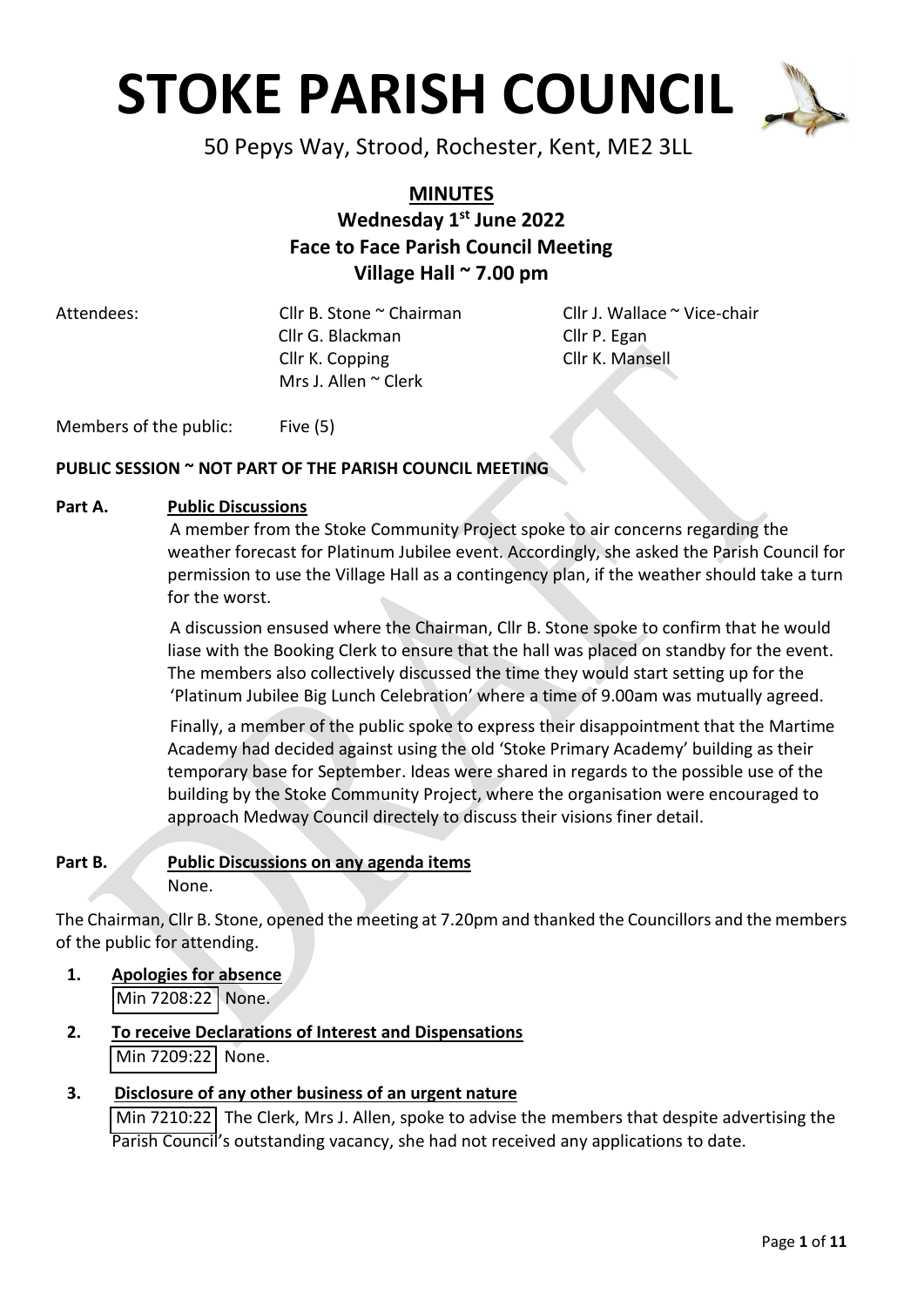

50 Pepys Way, Strood, Rochester, Kent, ME2 3LL

#### **4. Ward Councillor Report**

#### **a). A report by Ward Councillor Mick Pendergast**

Min 7211:22 Cllr J. Wallace spoke to advise the members that Ward Councillor Mick Pendergast had sent his apologies for the evening.

In his absence however she read out loud a quick memo from him concerning the use of the old 'Stoke Primary Academy' building by the Maritime Academy Trust, where it was established that the school had now officially withdrawn their interest in using the premises as a temporary base, owing to the works identified in the various surveys that had been conducted.

Instead, it was understood that the school would be using an alternative building based in Twydall in Gillingham.

#### **5. Minutes from the previous Parish Council Meeting**

#### **a). To receive and approve the minutes from the Annual Parish Council meeting held on Wednesday 4 th May 2022.**

Min 7212:22 The minutes of the Annual Parish Council meeting, held on Wednesday 4<sup>th</sup> May 2022, were submitted.

It was proposed by Cllr P. Egan and seconded by Cllr G. Blackman, that the minutes be approved as a correct record. This motion was unanimously agreed.

### **6. Information arising from the minutes not on the agenda**

Min 7213:22 None.

#### **7. Planning**

,

#### **a). Applications**

Min 7214:22 The Chairman, Cllr B. Stone spoke to confirm receipt of three (3) new planning applications, where he read each out loud in turn.

#### • **MC/22/1215 - Sturch Field, Grain Road**

A discussion ensued in relation to the associated council tax rates in placing two additional mobile homes and two touring caravans on the site.

• **MC/22/1170 - The Paddocks, Vicarage Lane** The members made no comments in regards to this application, apart from that they had no objections.

#### • **MC/22/1117 - National Grid Grain LNG Terminal, Grain Road**

The members asked the Clerk to exclude any further applications or decisions relating to the Grain LNG Terminal from their correspondence, as it was agreed that this property was situated in Grain and not in Stoke.

#### **b). Decisions**

Min 7215:22 The Chairman, Cllr B. Stone spoke to acknowledge that there had been one new planning decision made since the last meeting, where he confirmed the following details.

• **MC/22/0267 – Heathrow, Burrows Lane** Agreed subject to conditions.

#### **c). Appeals and Other Matters.**

Min 7216:22 None.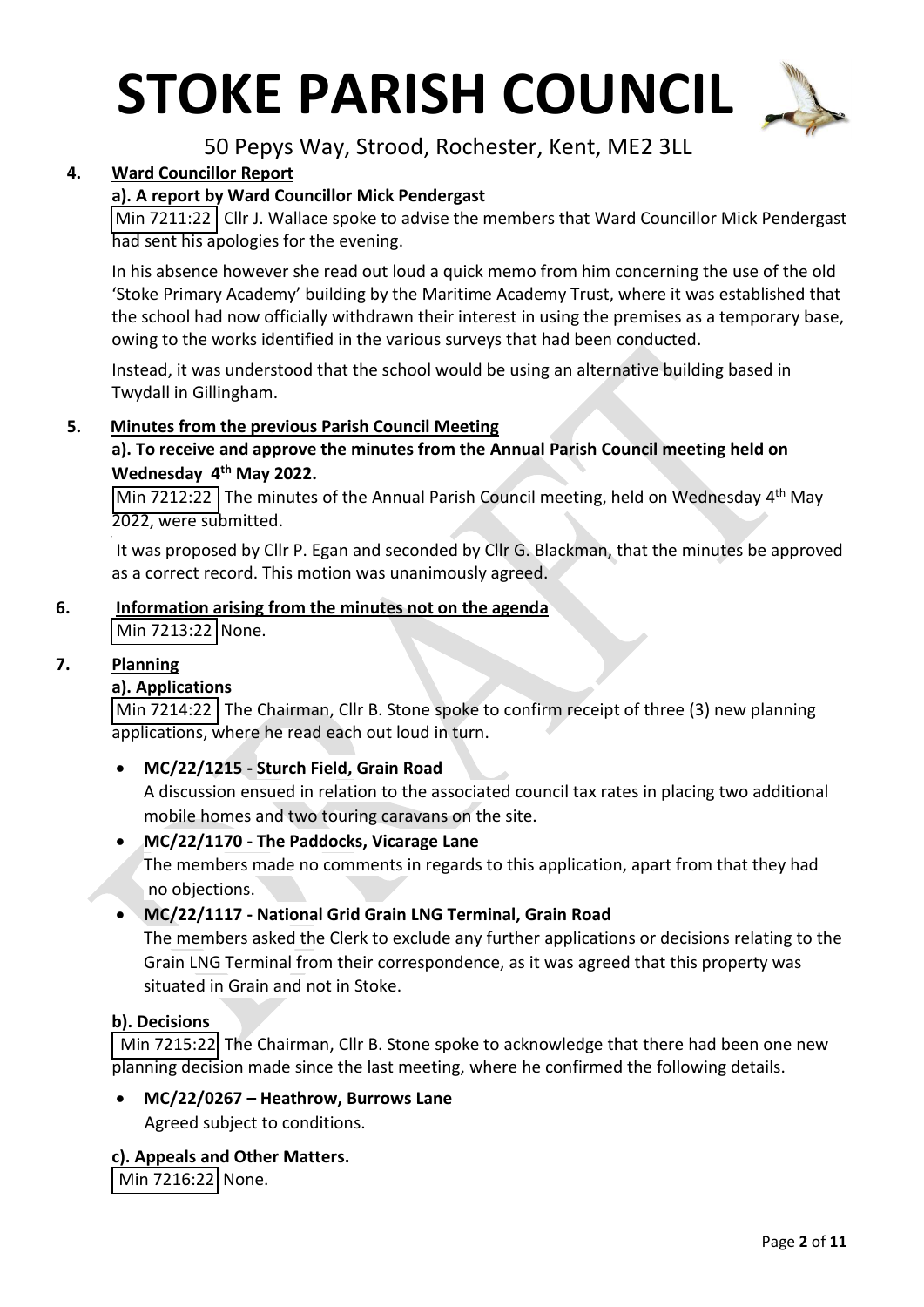

50 Pepys Way, Strood, Rochester, Kent, ME2 3LL

#### **8. Finance**

- **a). To agree financial performance against the budget for the month of May 2022.**
- **b). Update of account(s) for 2022/23 including payments received.**
- **c). Accounts paid since the last meeting to be ratified.**
- **d). Accounts for payment.**

#### **e). Payment requests to be discussed for approval and payment.**

Min 7217:22 Cllr P. Egan spoke to raise concerns that the members had already overspent their 2022/2023 budget for new play equipment, where he asked for this point to be addressed at the Parish Council's next finance meeting.

Min 7218:22 Cllr P. Egan spoke further to propose that points a,b,c, d & e be approved en bloc, this proposal was seconded by Cllr K. Mansell and was unanimously agreed.

|                          |                        | <b>Payment</b>    |               |                                   |
|--------------------------|------------------------|-------------------|---------------|-----------------------------------|
| Payee                    | Reference              | <b>Method</b>     | <b>Amount</b> | <b>Notes</b>                      |
|                          |                        | <b>TO BE PAID</b> |               | May 2022 Wages                    |
| Mrs J. Allen             | Min 1436:18            | <b>BY BACS</b>    | £523.32       |                                   |
|                          |                        | <b>TO BE PAID</b> |               | Use of home office - May 2022     |
| Mrs J. Allen             | Min 1436:18            | <b>BY BACS</b>    | £35.00        |                                   |
| Vodafone Telephone       |                        | <b>DIRECT</b>     |               | Broadband & Telephone line        |
| & Broadband              | Min 1451:18            | <b>DEBIT</b>      | £36.61        | rental for May 2022               |
|                          |                        |                   |               | May 2022 Payment                  |
|                          |                        | <b>TO BE PAID</b> |               | Inspections & Cleaning            |
| <b>Colin Davis</b>       | Min 1992:20            | <b>BY BACS</b>    | £128.00       | <b>INV:3496</b>                   |
|                          |                        |                   |               | domainnameshop.co.uk              |
|                          |                        |                   |               | Domain renewal and hosting pack-  |
|                          |                        | PAID BY           |               | age                               |
| Julie Wallace            | Min 7194:22            | <b>BACS</b>       | £191.00       | INV:69135                         |
|                          |                        | <b>PAID BY</b>    |               | 150 Jubilee Coins                 |
| Kent Lazercraft          | Min 7199:22            | <b>BACS</b>       | £187.50       | <b>INV: 0062</b>                  |
|                          |                        |                   |               | Lifesize cut out of the Queen for |
|                          | <b>TO BE AGREED</b>    | PAID BY           |               | Jubilee celebrations.             |
| <b>Celebrity Cutouts</b> | <b>RETROSPECTIVELY</b> | <b>CARD</b>       | £56.42        | INV: cc0000128183                 |
| <b>Hiscox Insurance</b>  | <b>TO BE AGREED</b>    | <b>TO BE PAID</b> |               | Insurance renewal 2022/2023       |
| <b>Company Limited</b>   | RETROSPECTIVELY        | <b>BY BACS</b>    | £1,080.14     | INV: 503440520                    |
|                          |                        |                   |               | 2 x Platinum Jubilee Benches with |
|                          |                        | PAID BY           |               | engraved plaques                  |
| <b>Memorial Benches</b>  | Min 7184:22            | <b>BACS</b>       | £934.95       | INV: 000000799                    |
|                          | <b>TO BE AGREED</b>    | PAID BY           |               |                                   |
| <b>RBL Poppy Appeal</b>  | <b>RETROSPECTIVELY</b> | <b>BACS</b>       | £50.00        | <b>Annual Donation 2021</b>       |
|                          |                        | <b>TO BE PAID</b> |               | Payment of Tax & NI for           |
| <b>HMRC</b>              | Min 1436:18            | <b>BY BACS</b>    | £3.20         | May 2022 Payroll                  |
|                          | <b>TO BE AGREED</b>    | <b>TO BE PAID</b> |               |                                   |
| <b>KALC</b>              | <b>RETROSPECTIVELY</b> | <b>BY BACS</b>    | £379.75       | 2022 / 2023 Membership            |
|                          |                        |                   |               |                                   |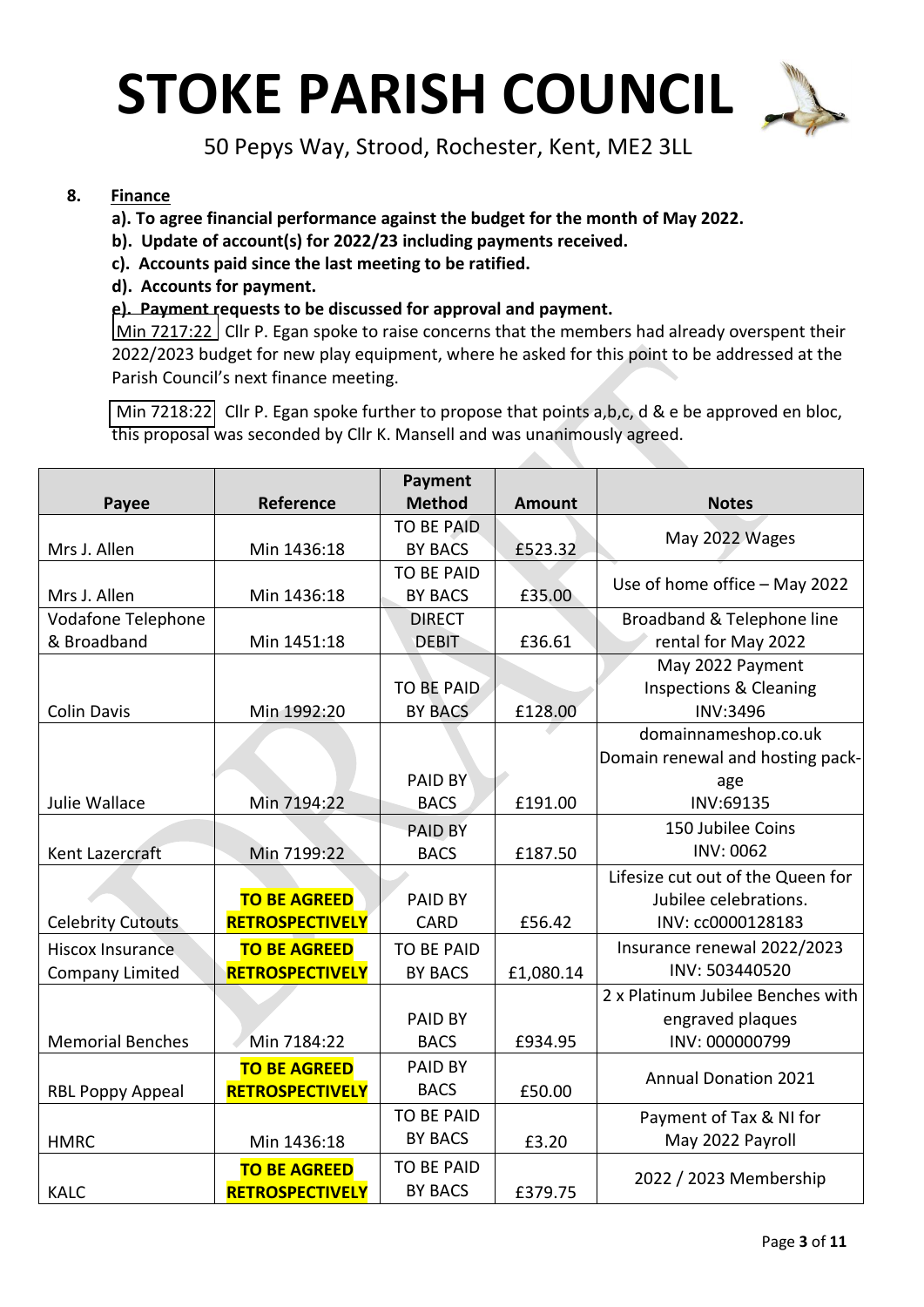

### 50 Pepys Way, Strood, Rochester, Kent, ME2 3LL

|                    | <b>TO BE AGREED</b>    | TO BE PAID     |           | Internal Audit Inspection<br>2021/2022 |
|--------------------|------------------------|----------------|-----------|----------------------------------------|
| Mr M Fielder-White | <b>RETROSPECTIVELY</b> | <b>BY BACS</b> | £80.00    | <b>INV: 006</b>                        |
| The People's       |                        | <b>DIRECT</b>  |           | Both Employer & Employee               |
| Pension            | Min 1775:20            | <b>DEBIT</b>   | £43.16    | Contributions for June 2022            |
| <b>TOTAL</b>       |                        |                | £3,735.45 |                                        |

#### **9. Internal Audit 2021/2022**

#### **a). To review the internal auditors report for the year ended 31 March 2022.**

Min 7218:22 The members spoke to confirm receipt of the internal auditor's report for the year ended March 2022, where it was acknowledged that the Parish Council should have asked for an amended invoice to indicate the 20% retention held, following the purchase of the two new items of play equipment and their dispute following the contractor's installation which did not comply with the British Standards policy.

Accordingly, the Clerk was asked to contact Safeplay Playground Services Ltd to ask for receipt for the two payments made, where it was identified that these payments spanned over two financial years.

#### **b). To approve the accounts for the year ended 31 March 2022.**

Min 7219:22 Cllr P. Egan spoke to recommend the members approve the accounts for the year ending March 2022, subject to the agreement that they would be updating all their standard operating procedures.

A short discussion ensued where this recommendation was unanimously agreed.

#### **c). To approve the Annual Governance Statement for 2021-22, Section 1 of the Annual Return for the year ending 31 March 2022.**

Min 7220:22 The Chairman, Cllr B. Stone, read in turn each of the points from the Annual Governance Statement as per shown below.

| 1. | We have put in place arrangements for effective financial management during the year, and           |
|----|-----------------------------------------------------------------------------------------------------|
|    | for the preparation of the accounting statements.                                                   |
| 2. | We maintained an adequate system of internal control including measures designed to                 |
|    | prevent and detect fraud and corruption and reviewed its effectiveness.                             |
| 3. | We took all reasonable steps to assure ourselves that there are no matters of actual or             |
|    | potential non-compliance with laws, regulations and Proper Practices that could have a              |
|    | significant financial effect on the ability of this authority to conduct its business or manage its |
|    | finances.                                                                                           |
| 4. | We provided proper opportunity during the year for the exercise of electors' rights in              |
|    | accordance with the requirements of the Accounts and Audit Regulations.                             |
| 5. | We carried out an assessment of the risks facing this authority and took appropriate steps to       |
|    | manage those risks, including the introduction of internal controls and/or external insurance       |
|    | cover where required.                                                                               |
| 6. | We maintained throughout the year an adequate and effective system of internal audit of the         |
|    | accounting records and control systems.                                                             |
| 7. | We took appropriate action on all matters raised in reports from internal and external audit.       |
|    |                                                                                                     |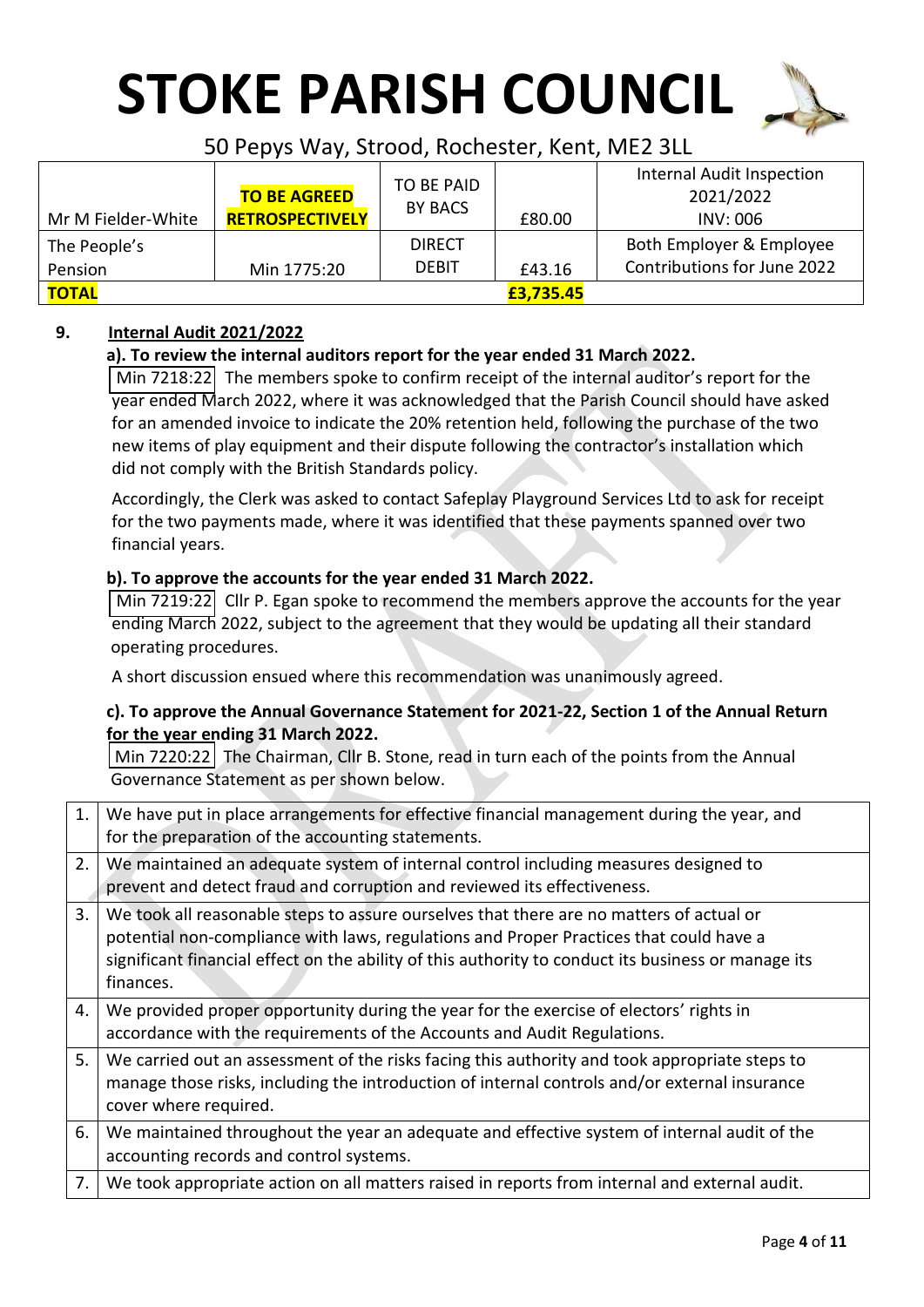

### 50 Pepys Way, Strood, Rochester, Kent, ME2 3LL

8. We considered whether any litigation, liabilities or commitments, events or transactions, occurring either during or after the year-end, have a financial impact on this authority and, where appropriate, have included them in the accounting statements.

After various discussions and careful consideration, the members answered 'Yes' to each section.

Cllr P. Egan spoke to propose that the Chairman, Cllr B. Stone, sign Section 1 of the Annual Return for the year ending 31 March 2022. This proposal was seconded by the Vice-Chair Cllr J. Wallace and was unanimously agreed.

Accordingly, the Chairman Cllr B. Stone and the Clerk signed Section 1, in front of both the members of the Parish Council and the Parishioners sat in the public gallery.

#### **d). To approve the Accounting Statements for 2021-22, Section 2 of the Annual Return for the year ending 31 March 2022 and the supporting Bank Reconciliation as at 31 March 2022 plus the explanation of the significant variations from last year (2020-21) to this year (2021-22) and the explanation of any differences to be sent to the External Auditor.**

Min 7221:22 The members carefully evaluated the figures provided in Section 2 of the Annual Return for the year ending March 2022, where they deemed the Accounting Statement as acceptable.

Cllr P. Egan spoke to propose the Chairman, Cllr B. Stone, sign Section 2 of the Annual Return for the year ending 31 March 2022. This proposal was seconded by the Vice-Chair Cllr J. Wallace and was unanimously agreed.

Accordingly, the Chairman Cllr B. Stone signed Section 2 in front of the members of the Parish Council, the Clerk/RFO and the Parishioners sat in the public gallery.

Min 7222:22 The Councillors also carefully studied the supporting documents for the external audit that included the bank reconciliation documents and the explanations of the significant variances from the year before, where these documents were deemed as acceptable.

#### **10**. **Management of the Council's land and property**

#### **a). Playparks**

- **i Allhallows Road Playpark**
- **ii Heron Way Playpark**

#### **iii Upper Stoke Playpark**

Min 7223:22 The bi-fortnightly play park inspections from the month of May were evaluated. The reports received confirmed that the play equipment in the Button Drive Play Park, the Heron Way Play Park and the Upper Stoke Park appeared to be in good order and that all the touch points were now only being disinfected on a monthly basis as requested.

Additional comments were noted that bird droppings were starting to build up at the top of the slide in Upper Stoke, where the members discussed arranging for the droppings to be removed on a regular basis.

#### **b). To discuss an action plan for the upkeep of the Button Drive, Heron Way & Upper Stoke Playparks.**

 Min 7224:22 The members discussed the annual inspections carried out by the Play Park Inspection company, where it was noted that lots of low-risk points and maintenance issues had been identified.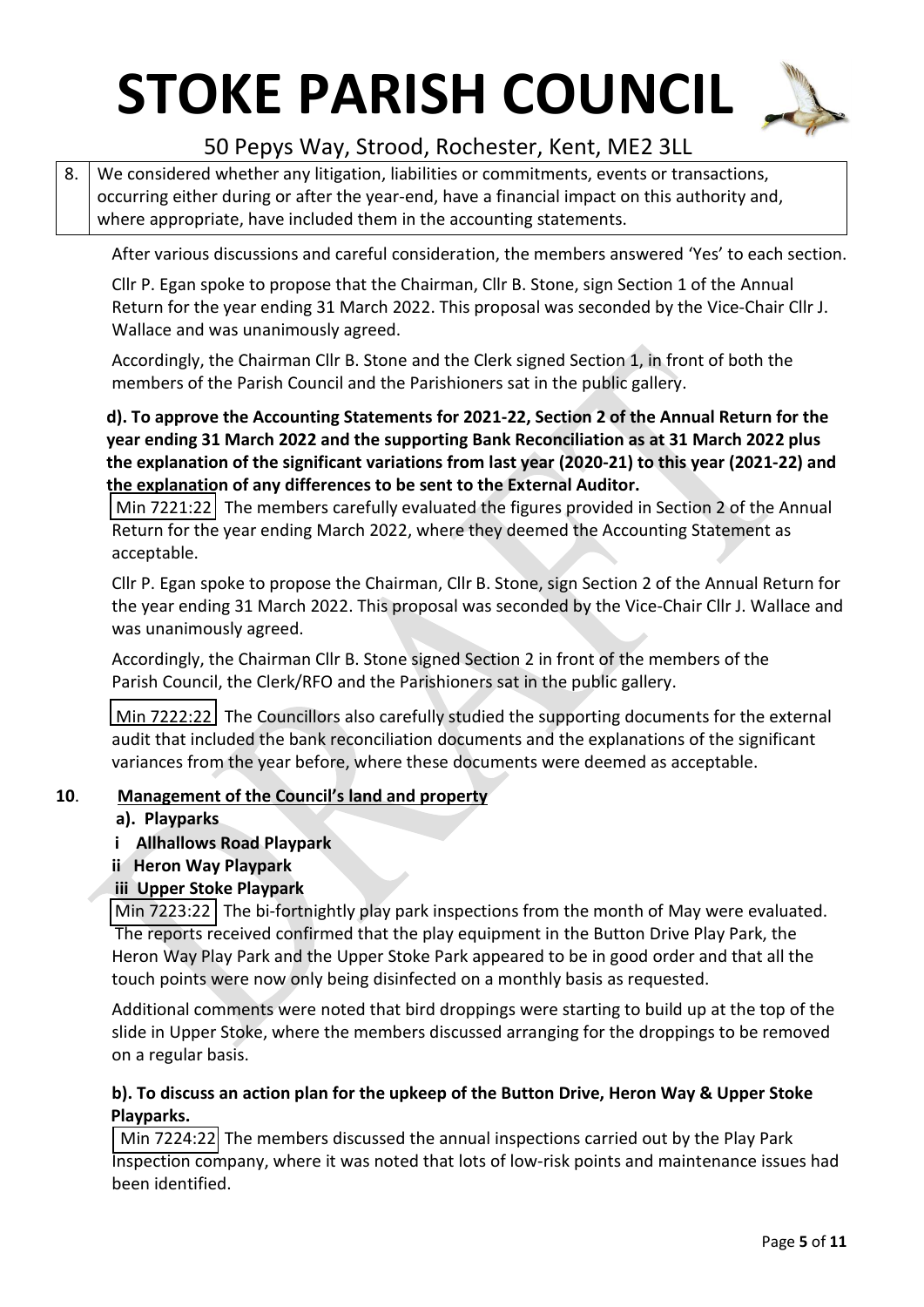

### 50 Pepys Way, Strood, Rochester, Kent, ME2 3LL

Concerns that none of these points had been previously documented by the paid contractor during his fortnightly inspections were aired, where the need to draw up a 5-year maintenance schedule to preserve the existing apparatus was raised by Cllr P. Egan.

The Councillors spoke in finer detail about the condition of some of the equipment, where the need to upgrade a lot of the apparatus was agreed. Ideas to obtain grant funding from EDF Energy (who were installing new equipment locally) was suggested, alongside contacting local businesses for sponsorship and applying for funding by the National Lottery.

Cllr P. Egan spoke further to offer his assistance in inspecting the play equipment free of charge, on a monthly basis, where he spoke of his professional experience and his qualification as a certified structural engineer.

The member discussed asking the contractor to clean the equipment only, to remove all bird droppings and to empty the bins on a bi-fortnightly basis, where a vote took place.

Cllr P. Egan spoke to propose that the member's existing contractor be stood down from carrying out his bi-fortnightly inspections and instead be instructed to continue in cleaning the play equipment, including the removal of bird droppings, and to empty the bins. This proposal was seconded by Cllr K. Mansell and was unanimously agreed.

Accordingly, the Clerk was asked to write to the contractor to confirm of the members decision, to provide notice to him to stop inspecting the equipment and to ask him to carry out cleaning duties only, including the emptying of the bins.

Min 7224:22 Cllr K. Mansell spoke to address a complaint that had been raised with her surrounding the recreation grounds, that she understood were meant to be 'dog free' zones. The grievance aired concerns that residents were frequently exercising their dogs in the parks and often were not picking up after them.

The members collectively spoke about the concerns raised and they suggested installing some new 'no dog' signs, which could be mounted at the entrances to the park. They also spoke of promoting these areas as dog free zones on the Parish Council's website and on their social media page.

#### **c). To receive an update on the repairs to the fencing of the Button Drive Playpark, following the storm damage.**

Min 7225:22 The Clerk, Mrs J. Allen, spoke to inform the members that she was still battling with the insurance providers Ecclesiastical, over the repairs to the fencing at Button Drive, following the loss adjustor's visit a couple of weeks prior.

She advised that she understood from the loss adjuster's, Crawfords, that the Parish Council might not be covered for the damages, however shortly after receiving confirmation of this in writing, she was in receipt of a further phone call from Came and Co (the insurance brokers the Parish Council original purchased the cover through) to confirm that they disagreed with Crawfords decision and that they were making an appeal on behalf of the Parish Council to Ecclesiastical.

Having chased the insurance providers for an update prior to the meeting, she confirmed that the claim had now been referred back to the underwriters for further assessment, where she hoped to inform the Councillors of their final decision in due course.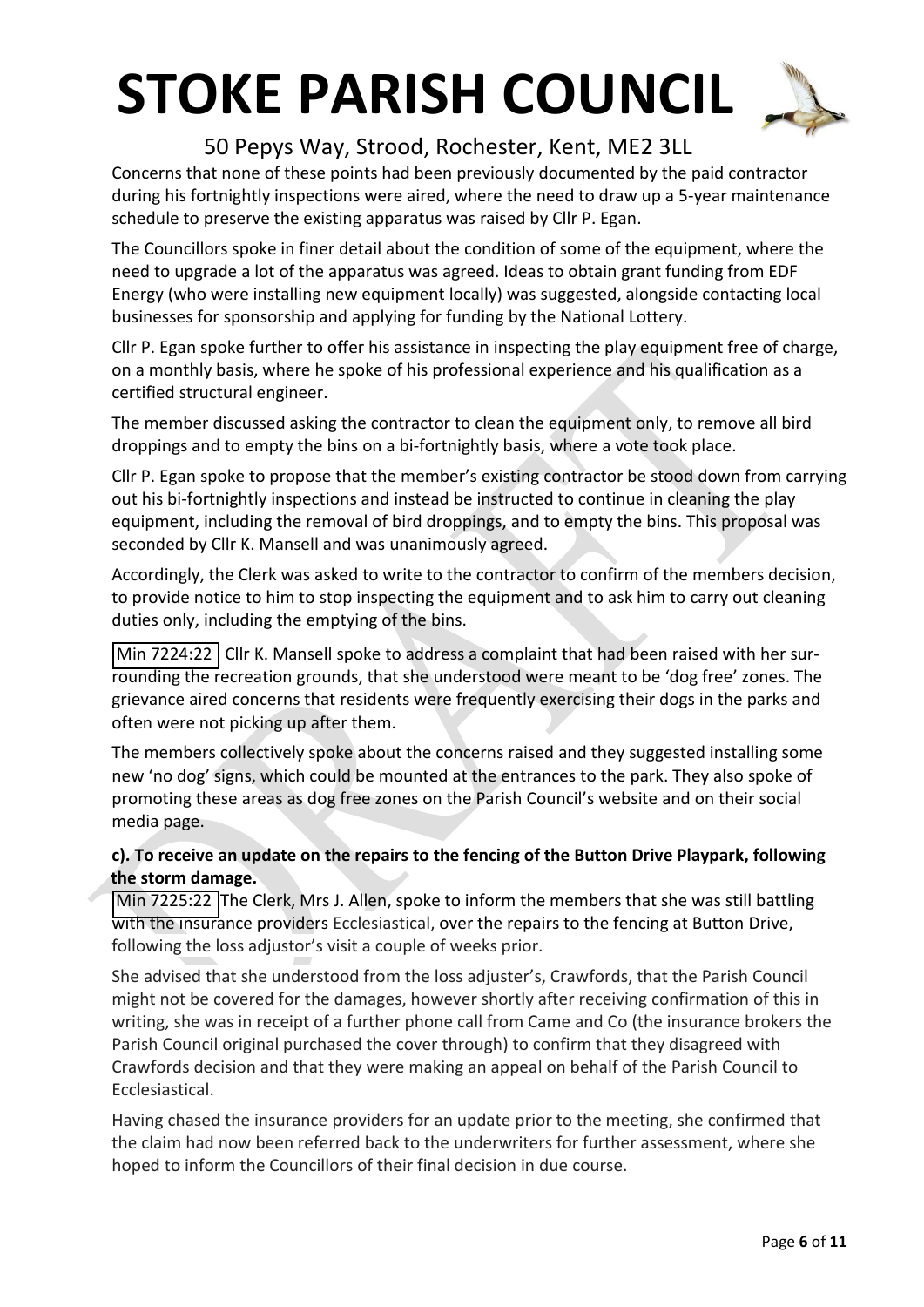

50 Pepys Way, Strood, Rochester, Kent, ME2 3LL

#### **11. Highways & Transportation**

#### **a). Footpaths**

Min 7226:22 No report.

#### **b). Lighting**

Min 7227:22 No report.

#### **c). Highways and verges**

Min 7228:22 Cllr K. Mansell spoke to inform the members that the alleyway that led to Heron Way from the High Street was very overgrown with weeds. A discussion ensued where it was identified this alleyway was the responsibility of Medway Housing and not the Parish Council.

#### **d). Pot holes**

Min 7229:22 The members discussed the many potholes that littered the A228 / Grain Road and spoke of the potholes along Button Drive.

Cllr K. Copping spoke to remind the Parish Council, and the members of the public present, that they could download the 'Country Eye' application on their mobile phones and report potholes directly to the authority, including their exact location(s). He spoke of his experience in using this tool, which he had found to be very positive.

#### **e). Fly tipping**

Min 7230:22 No report.

#### **f). Grass cutting**

Min 7231:22 Cllr K. Copping spoke to confirm receipt of the response from Medway Norse, surrounding the Parish Council's request for a copy of their grass cutting schedule. He referred the members to the map that the contractors had enclosed, which showed the areas they were responsible for upkeeping.

He spoke further to advise that now the Parish Council were aware of the areas Medway Norse maintained that it would be a good idea for them to have a contact name and telephone number for an associate at Medway Norse in case of a discrepancy.

Accordingly, the Clerk was instructed to go back to Medway Norse to thank them for their response and to request additional contact details.

#### **12. Communication**

#### **a). Update on the Parish Council's new webpage and associated email addresses**

Min 7232:22 | Cllr J. Wallace spoke inform the members that she had no further report.

#### **b). Parish Council owned tablets**

Min 7233:22 Cllr P. Egan asked the Clerk not to print him a hard copy of the meeting correspondence for the Parish Council's next meeting, where he advised that he wanted to use his Parish Council owned tablet instead.

Additionally following the renewal of the members domain name, including their Parish Council email addresses, the members discussed re-accessing their emails to use in place of their personal email addresses.

#### **13. Village Hall**

#### **a). To receive an update on the status of the Village Hall**

Min 7234:22 The Chairman, Cllr B. Stone advised that he had no further update on the Village  $Hall.$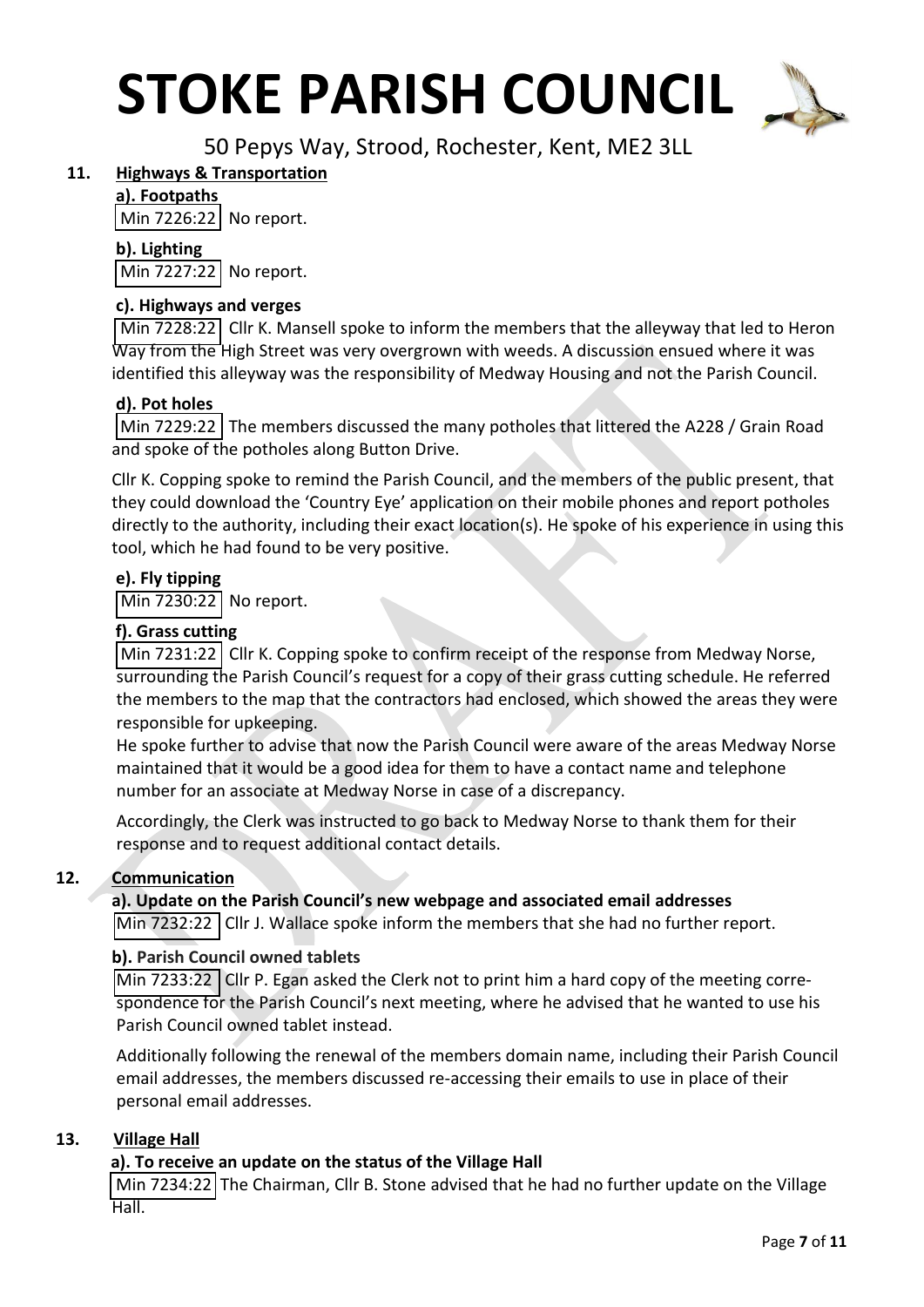

50 Pepys Way, Strood, Rochester, Kent, ME2 3LL

The Clerk, Mrs J. Allen, also spoke to enquire if there was any further news on the email, she had forwarded onto him from wHoo Cares, who were enquiring in regards to the possible use of the old Doctors Surgery premises.

The Chairman, Cllr B. Stone spoke in return to confirm that there was no progress on this matter as he was still waiting to hear from the GP surgery if they required the premises.

#### **14. External Contractors**

**a). J R Brickwork** Min 7235:22 None.

**b). Eastborough Landscapes** Min 7236:22 None.

#### **c). Colyn Property Services**

Min 7237:22 None.

Min 7238:22 The Clerk, Mrs J. Allen, referred the members to an email she had circulated prior to the meeting, that contained a quote from 4Seasons for £240.00 to clean, tidy and remove the weeds from the Lower Stoke Car Park ahead of the Jubilee Event, due to take place on Sunday 5<sup>th</sup> June.

A discussion ensued, where after careful consideration, the members gave their consent for the Clerk to instruct the contractor to carry out the works.

Additional comments were made if the contractor could pay particular attention to the weeds growing out of the wall next to the Indian takeaway and to clear the soil around the edge of the car park. Cllr B. Stone also commented that the contractor should avoid clearing and mowing the grass to the right-hand side of the car park by the entrance, as it was understood that this land belonged to MHS Homes.

#### **15. Feedback to Public Questions**

#### **a). To receive a response/update on the last public questions raised, following the Parish Council Meeting on Wednesday 4 th May 2022.**

Min 7239:22 In response to the last Parish Council meeting, the members discussed the situation with cars being consistently inconsiderately parked in Middle Stoke, where it was noted that the Clerk was yet to write to the property owners in question.

A discussion ensued, where following a majority vote, the Clerk was asked to circulate Medway Council's traffic warden details on the village notice boards and on social media instead or writing to the residents.

The members also collectively discussed the installation of the two new Platinum Jubilee benches, their proposed sites for double yellow lines in the village and the manhole cover on the A228 / Grain Road that appeared to keep sinking into the tarmac.

#### **16. Disabled Parking in Lower Stoke**

#### **a). To receive an update on the new layout of the Lower Stoke Car Park, following a questionnaire created by Cllr P. Egan.**

 $\vert$  Min 7240:22 Cllr P. Egan spoke to inform the members that following his questionnaire he had received 86 replies in total, where 67 residents were in favour of the proposed new layout and 14 residents were against.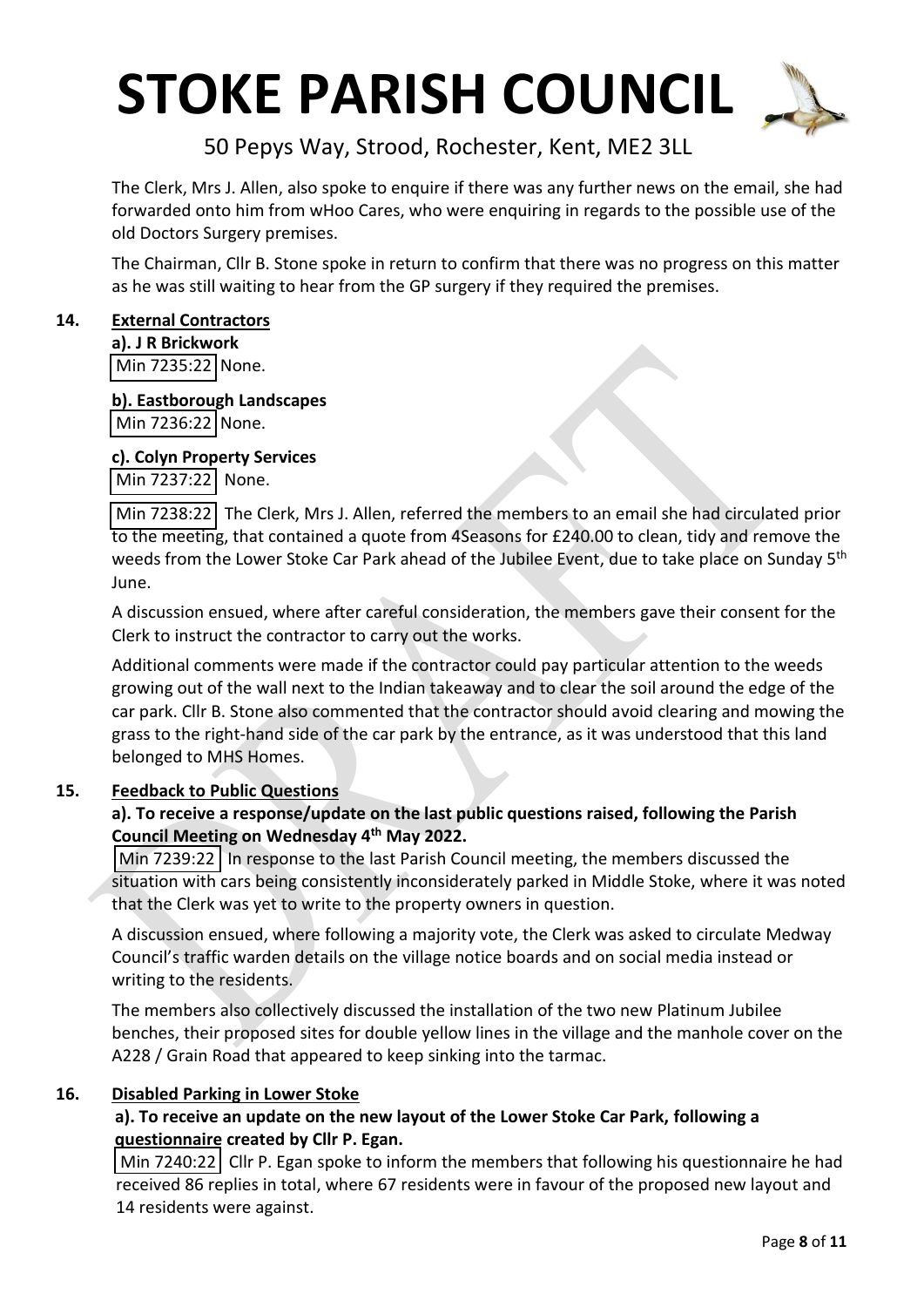

50 Pepys Way, Strood, Rochester, Kent, ME2 3LL

He also confirmed the following statistics from his survey, where he had asked specific questions.

| 30 residents | Liked the one-way system.                                                    |
|--------------|------------------------------------------------------------------------------|
| 66 residents | Liked the different size bays.                                               |
| 22 residents | Liked the new positioning of the disabled bay.                               |
| 30 residents | Liked the positioning of the parking bays around the edge of the car park.   |
| 76 residents | Agreed that the new layout increased the parking facilities in the car park. |
| 53 residents | Agreed that the new layout may improve parking in the car park.              |

Cllr P. Egan closed his report in advising that further feedback received from his questionnaire requested the middle three (3) spaces to be reduced to two (2), for two (2) disabled parking bays to be installed instead of one and for signs be to installed to indicate bigger spaces for larger cars.

He confirmed that following these results that he intended to re-measure the car park in order to check the dimensions for the proposed parking bays, before contacting Medway Council for a quote to paint the permanent lines.

#### **17. Flooded Manhole cover on A228 Grain Road**

 **a). To receive an update on the flooded manhole cover located on the A228 Grain Road.** Min 7241:22 The members discussed the flooded manhole covers on the A228 / Grain Road,. They agreed that as water was not escaping from them presently that the Clerk should remove this item from the next agenda.

Suspicions were raised that owing to the warmer weather, that the escape of water was linked to the rain water running off of the fields in the colder and wetter months.

#### **18. Platinum Jubilee Event**

#### **a). To receive an update on the event to mark the Queen's Platinum Jubilee on Sunday 5th June 2022.**

 Min 7242:22 The Vice-Chair, Cllr J. Wallace spoke to report that following the Parish Council's successful application for a road closure, that she was now in receipt of the road closure signs and the various equipment to cordon the High Street off.

Cllr J. Wallace also reported that she had noticed Medway Council had now placed advanced warning notices, mounted to the lampposts along the road, with the details of the pending closure.

The members agreed to meet at the Village Hall at 9.00am to transport the tables and chairs to the Lower Stoke Car Park in advance of the 1.00pm start time of the event.

#### **b). To discuss ideas to celebrate Christmas 2022.**

 Min 7243:22 The Clerk, Mrs J. Allen, spoke to make a recommendation that the Parish Council considered hosting another Christmas Competition for the year 2022, however owing to the recent increase in energy prices, she suggested that the competition could be made into an advert calendar scene instead, where the participants would be encouraged to decorate their front windows with 'homemade decorations'.

A brief discussion ensued, where the Clerk was asked to keep the Christmas 2022 event on the agenda for further consultation later in the year.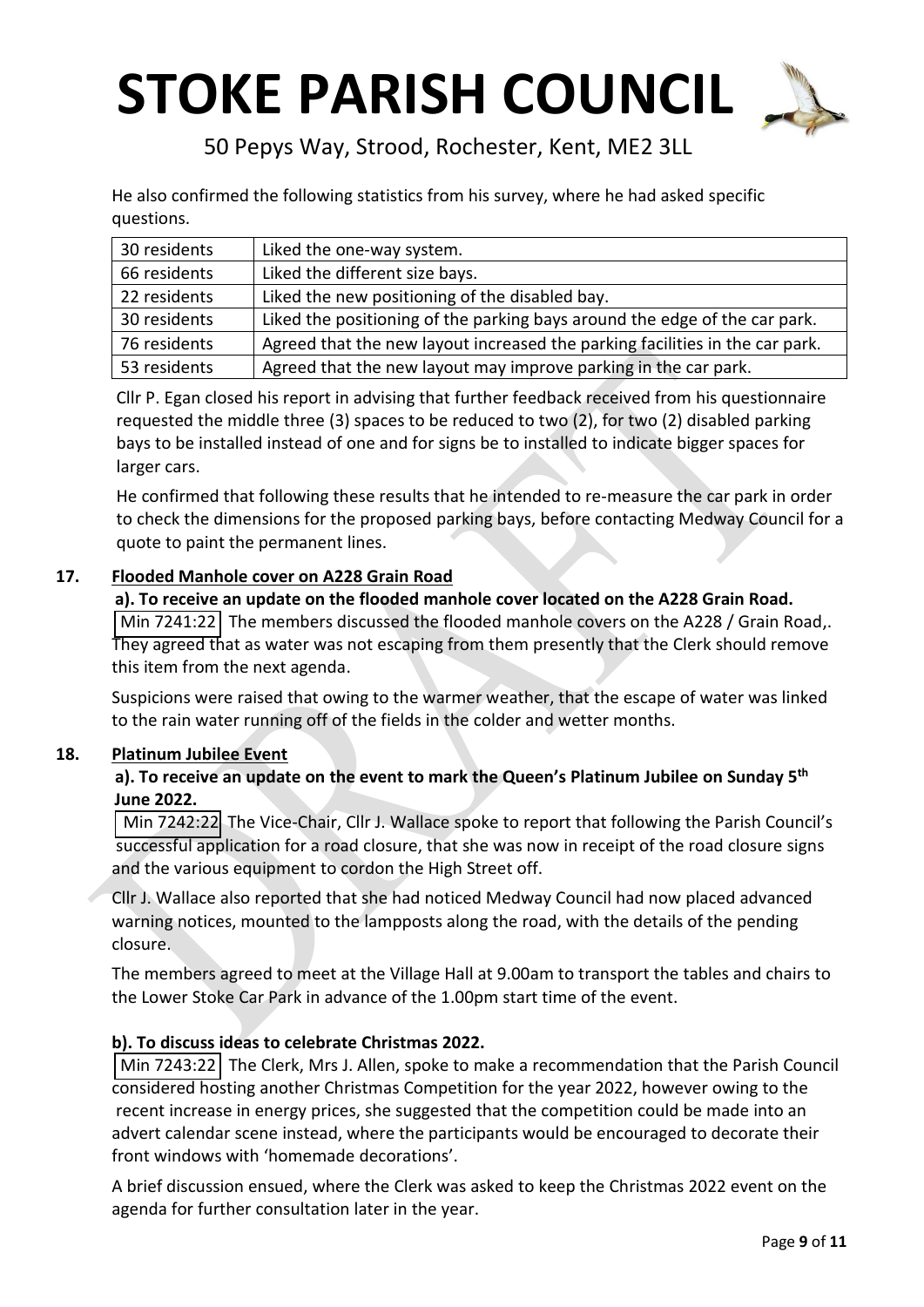

50 Pepys Way, Strood, Rochester, Kent, ME2 3LL

#### **19. Policies**

#### **To review the following two Parish Council's policies for re-adoption**

#### • **The All-Risks Management Policy**

#### • **The Audit Regime**

Min 7244:22 Cllr P. Egan spoke to refer the members to the new risk management policy he had created and had circulated prior to the meeting.

A discussion ensued in regards to the new policy's contents, where Cllr K. Copping spoke to ask if this policy could be brought back to the next meeting, once the members had had a chance to read through all the correspondence in finer detail and to digest its contents.

This recommendation was unanimously agreed where the Clerk was asked to ensure that both items remained on the agenda.

#### **20. Village Voice Publication**

Min 7245:22 The members discussed their article for the next Village Voices publication, where the Clerk was asked to send some feedback and photos from the Queen's Platinum Jubilee event held on Sunday 5<sup>th</sup> June.

#### **21. Correspondence**

Min 7246:22 None.

**22. Reports and Circulars**

Min 7247:22 None.

#### **22. Any other business**

Min 7248:22 Cllr G. Blackman spoke to ask the Clerk if she could obtain a copy of the key to open the interconnecting door from the main hall to the boiler cupboard, to enable the members to set up the Village Hall for meetings quicker and to save carrying chairs through the kitchen entrance.

The Clerk, Mrs J. Allen, spoke in response to confirm that Cllr K. Copping had already collected the key. Cllr K. Copping replied to confirm that he returned the key to the Bookings Clerk, as he had not been made aware that the members needed a duplicate made.

The Clerk, Mrs J. Allen, spoke further to confirm that she would ask the Bookings Clerk, Mrs J. Turner if she could borrow the key again and arrange an exact copy to be cut.

Min 7249:22 Cllr K. Copping also spoke to address the condition of the noticeboard in Upper Stoke, following its vandalism the month before.

The Clerk Mrs J. Allen, spoke to advise that under the interests to her health and safety she had now completely removed the plastic Perspex cover to the front, for fear of the splintered plastic landing on her head.

A brief discussion ensued, where Cllr K. Mansell spoke to recommend the services of her Partner, who was very skilled in the woodwork profession.

The members collectively agreed that Cllr K. Mansell should ask her partner to provide a quote for the relevant repairs, where it was left that the Clerk and Cllr K. Mansell would liaise independently concerning the access to the locked noticeboard.